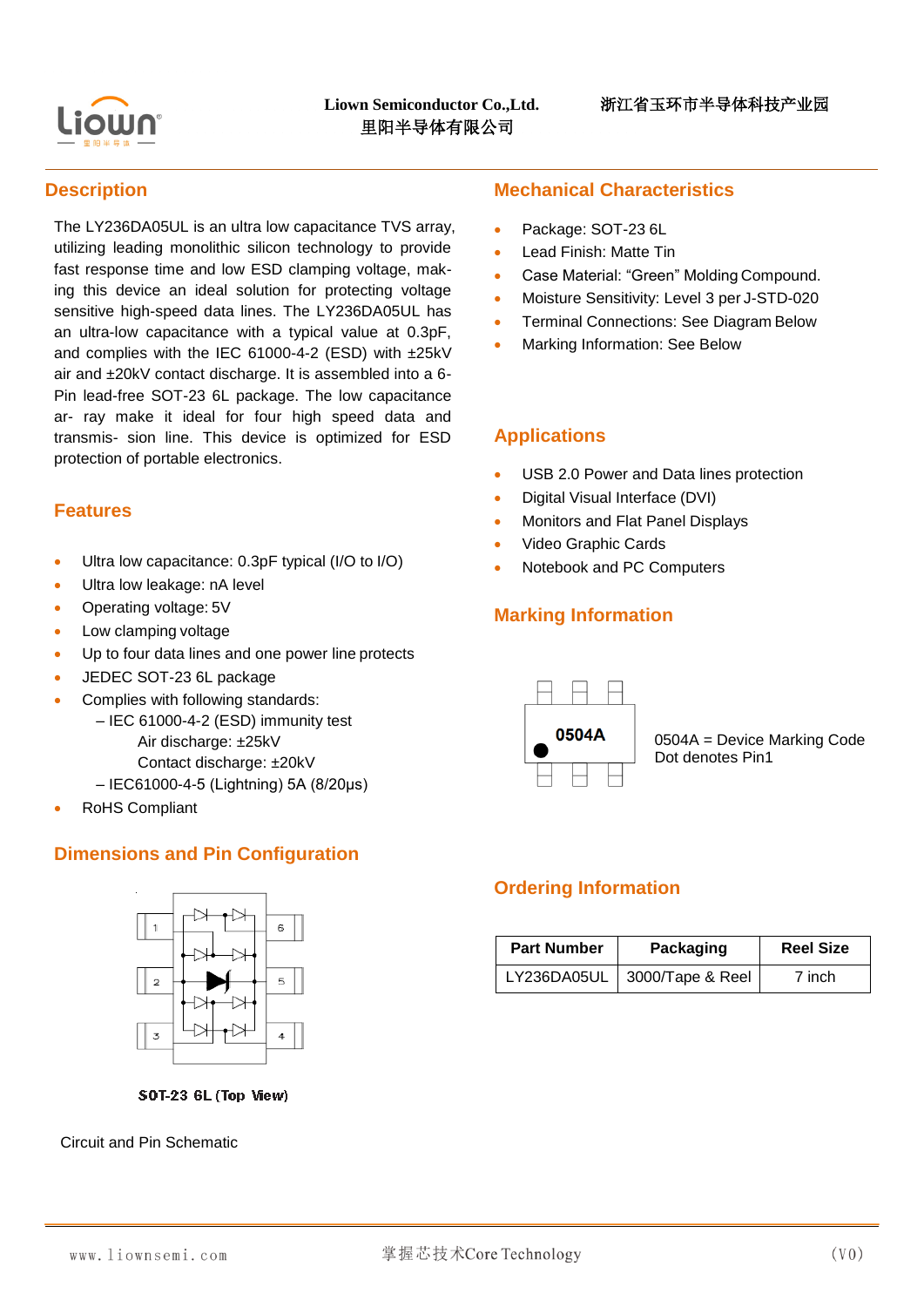

# **Absolute Maximum Ratings (TA=25°C unless otherwise specified)**

| <b>Parameter</b>                                               | <b>Symbol</b>           | <b>Value</b>    | <b>Unit</b> |
|----------------------------------------------------------------|-------------------------|-----------------|-------------|
| Peak Pulse Power (8/20µs)                                      | Ppk                     | 350             | W           |
| Peak Pulse Current (8/20µs)                                    | <b>IPP</b>              | 5               | A           |
| ESD per IEC 61000-4-2 (Air)<br>ESD per IEC 61000-4-2 (Contact) | <b>VESD</b>             | ±25<br>±20      | kV          |
| <b>Operating Temperature Range</b>                             | TJ                      | $-55$ to $+125$ | °C          |
| Storage Temperature Range                                      | $-55$ to $+150$<br>Tstg |                 | °C          |

## **Electrical Characteristics (TA=25°C unless otherwise specified)**

| <b>Parameter</b>               | <b>Symbol</b> | <b>Min</b> | <b>Typ</b> | <b>Max</b> | <b>Unit</b> | <b>Test Condition</b>                                                   |
|--------------------------------|---------------|------------|------------|------------|-------------|-------------------------------------------------------------------------|
| <b>Reverse Working Voltage</b> | <b>VRWM</b>   |            |            | 5          | V           | Any I/O pin to ground                                                   |
| Breakdown Voltage              | VBR.          | 6          |            |            | V           | $IT = 1mA$ , any I/O pin to ground                                      |
| Reverse Leakage Current        | IR.           |            |            | 0.5        | μA          | $V$ RWM = 5V, any I/O pin to ground                                     |
| <b>Clamping Voltage</b>        | Vc            |            |            | 10         | $\vee$      | $IPP = 1A (8 \times 20 \mu s \text{ pulse})$ , any I/O<br>pin to ground |
| <b>Clamping Voltage</b>        | Vc            |            |            | 15         | $\vee$      | $IPP = 5A (8 \times 20 \mu s \text{ pulse})$ , any I/O<br>pin to ground |
| Junction Capacitance           | СJ            |            | 0.3        | 0.4        | pF          | $VR = 0V$ , $f = 1MHz$ , between I/O<br>pins                            |
| Junction Capacitance           | СJ            |            |            | 0.8        | pF          | $VR = 0V$ , $f = 1MHz$ , any I/O pin to<br>ground                       |

Note 1: I/O pins are Pin 1, 3, 4 and 6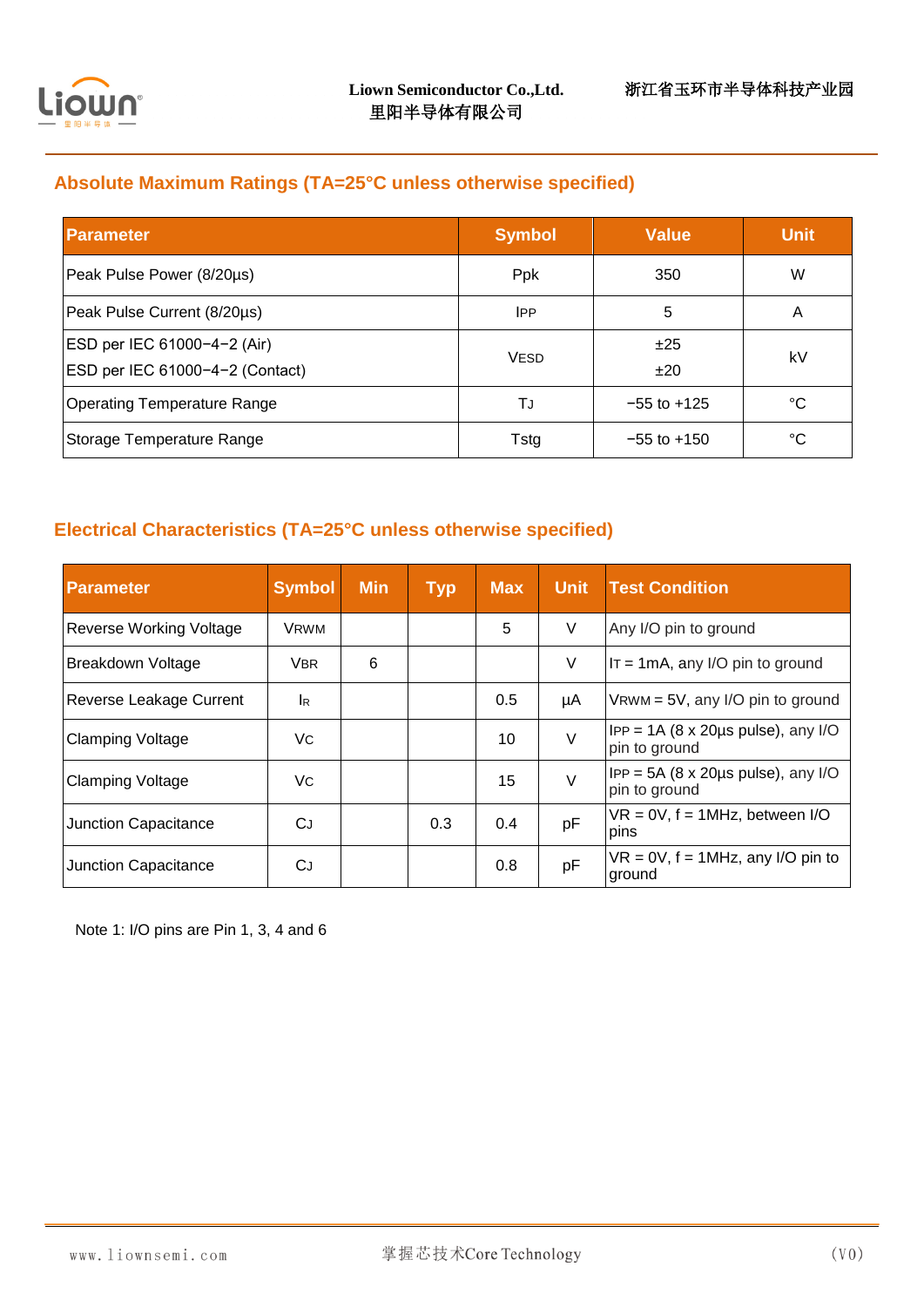

#### **Typical Performance Characteristics (TA=25°C unless otherwise Specified)**



#### **Junction Capacitance vs. Reverse Voltage Peak Pulse Power vs. Pulse Time**



#### **Clamping Voltage vs. Peak Pulse Current Power Derating Curve**









**8 X 20μs Pulse Waveform Note**:**Data is taken with a 10x attenuator ESD Clamping Voltage 8 kV Contact per IEC61000−4−2**

 $\bullet$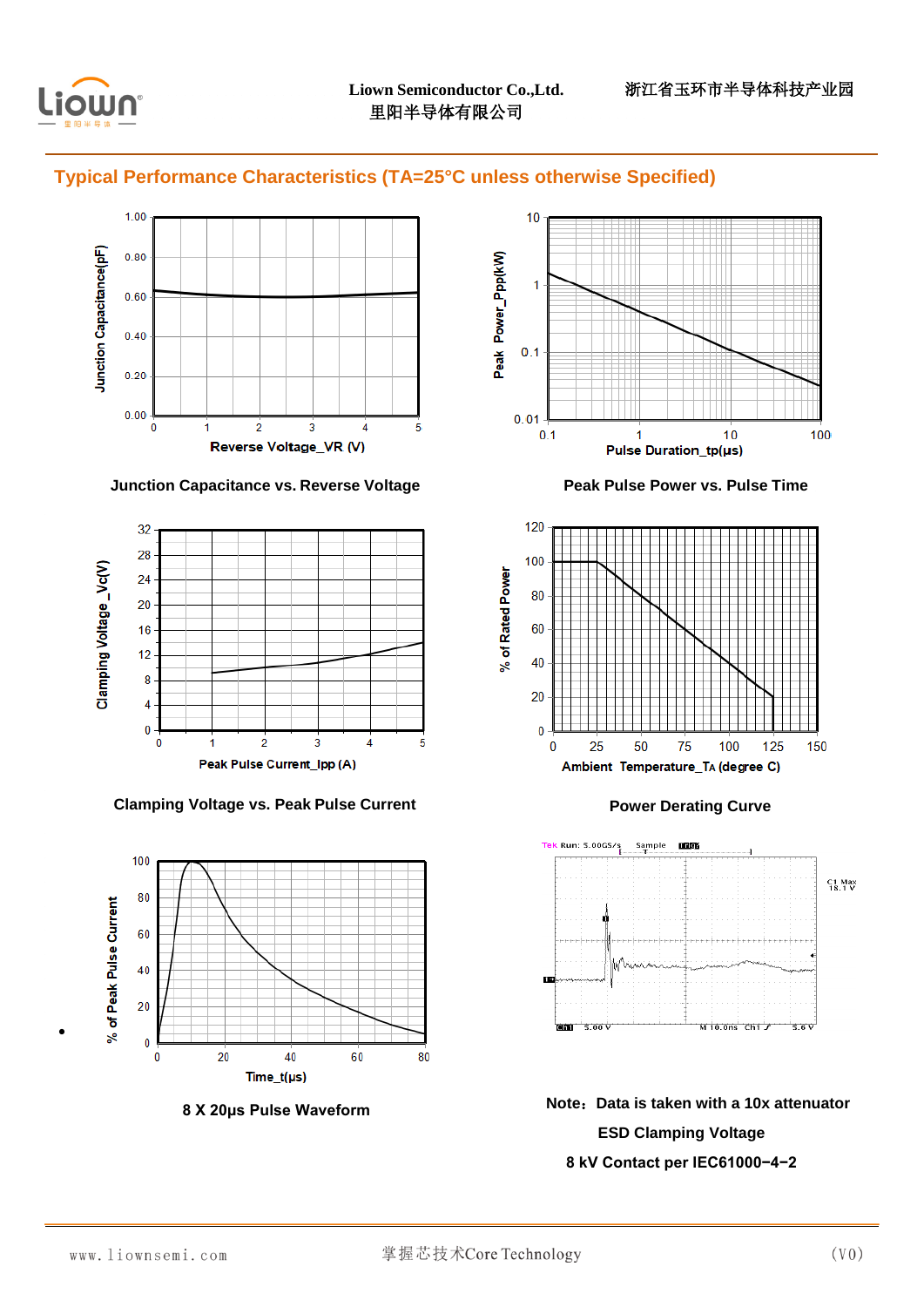

# **Typical Application**

The LY236DA05UL is designed to protect four data lines from transient over-voltages by clamping them to fixed reference. When the voltage on the protected line exceeds the reference voltage (plus diode VF) the steering diodes are forward biased, conducting the transient current away from the sensitive circuitry. Data lines are connected at pins 1, 3, 4 and 6. The negative reference (REF1) is connected at pin 2. This pin should be connected directly to a ground plane on the board for best results. The path length is kept as short as possible to minimize parasitic inductance. The positive reference (REF2) is connected at pin 5.



## **LY236DA05UL on USB 3.0 Port Application**

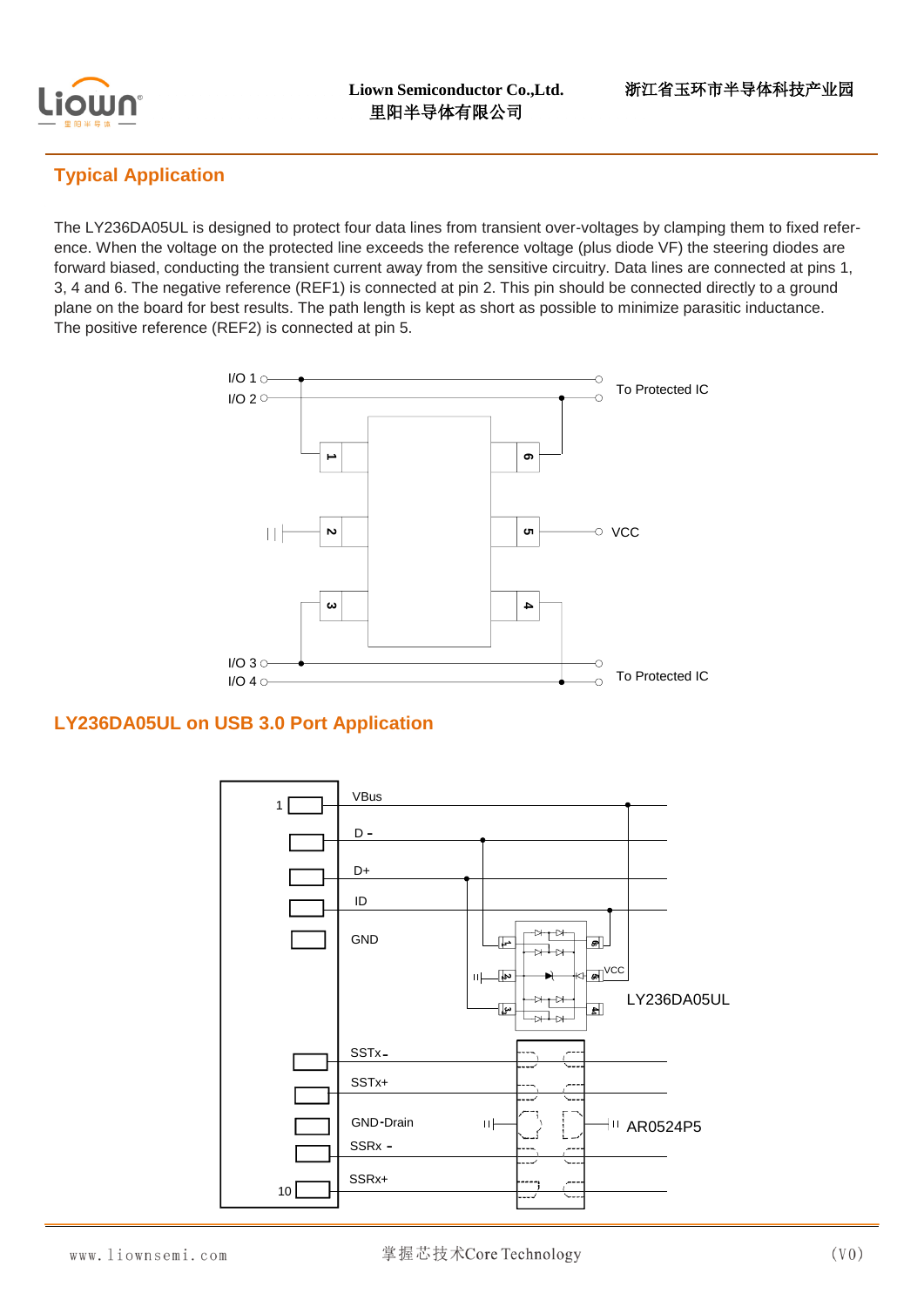

## **LY236DA05UL on HDMI Port Application**



## **LY236DA05UL on USB Port Application**